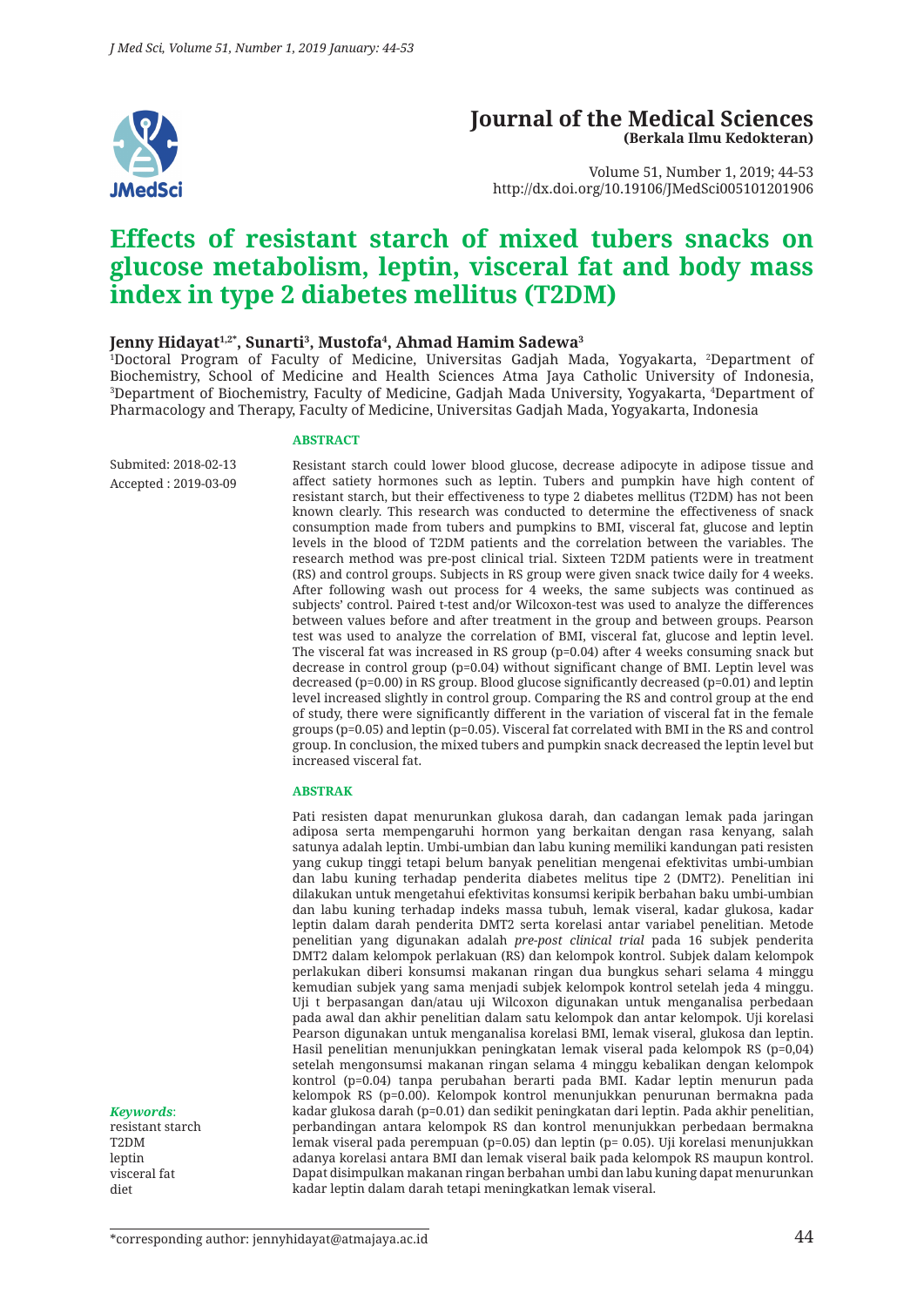### **INTRODUCTION**

Type 2 diabetes mellitus (T2DM) is metabolic disorders characterized by hyperglycemia due to insufficient of insulin secretion, insulin action, or both.<sup>1</sup> This chronic hyperglycemia disorder causes severe or even fatal complications.2 The prevalence of diabetes mellitus (DM) were 285 million adults in 2010 (6.4%), and is estimated to be 439 million adults (7.7%) in 2030.3 During 20 years (2010- 2030), DM in developing and developed countries could increase by 69 and 29%, respectively.3 Approximately 90% of the cases are T2DM.4 Countries with the largest numbers of diabetes cases are India, China, USA, Indonesia and Japan.5

The increased of T2DM prevalence is caused by various factors. Etiology of T2DM are multiple genetic factors, which are related to insufficient secretion of insulin and its resistance, along with environmental factors such as obesity, overeating, lack of physical activity and stress, as well as aging.<sup>6,7</sup> The T2DM patients are usually middle aged or older, but incident in young people, including children have been increasing.7 Sigal *et al.* reported that diet and physical activity could reduce progressivity of impaired glucose tolerance (IGT) to diabetes effectively.8

Life style management, including medical nutrition therapy and physical activity has been proven to reduce risk factor of DM.9 Replacement of starch in foods with resistant starch, which has a recommended minimum of 6 g/ meal, might lead to lower postpandrial of blood glucose level since it has low glycemic index.10 Animal studies have consistently shown that resistant starch increases insulin secretion and glucose metabolism.11 The goal of diabetes management is to achieve and to maintain an HbAlc level of <7% or fasting blood glucose (FBG) < 100 mg/dL.12 Resistant starch reduces postprandial insulinemia, increase fat

oxidation, lower fat storage in adipocytes and increase satiety signaling including ghrelin, leptin, peptide tyrosine tyrosine (PYY), glucagon-like peptide-1 (GLP-1), gastric inhibitory peptide (GIP) and adiponectin.13

Several studies have shown that tubers contain high resistant starch.<sup>14,15</sup> Modification processing of tubers can increase their resistant starch content.14 Indonesia as tropical country has many tubers plantation. East Indonesian population use tubers as their staple food. Effect of resistant starch of tubers for T2DM has not been widely known. This study aimed to evaluate the affectivity of mixed tubers snack in reducing blood glucose level, body mass index (BMI) and plasma leptin of T2DM subjects. Furthermore, the correlations between variables were also evaluated.

### **MATERIALS AND METHODS**

### **Subjects recruitment**

This was cross over study design involving T2DM patients who met inclusion and exclusion criteria were recruited in this study. The inclusion criteria were diagnosed as  $T2DM \ge 1$ year, age between 40 – 60 years, and level fasting blood glucose  $\geq 126$  mg/dL. The exclusion criteria were smoking, pregnant, lactating, and severe T2DM. Patients were studied on two occasions (two groups) separated by 4 weeks of wash out period. The 1<sup>st</sup> group was given mixed-tubers snack (RS group). The 2nd group was given mixed-tubers snack (control group). Blood samples were taken and analyzed two times, before and after the study. The study was approved by the Medical and Health Research Ethic Committee, Faculty of Medicine, Public Health and Nursing, Universitas Gadjah Mada, Yogyakarta. Informed consent was obtained from all individuals after a clearly explanation was given to the subjects.

Body weight (BW) and body height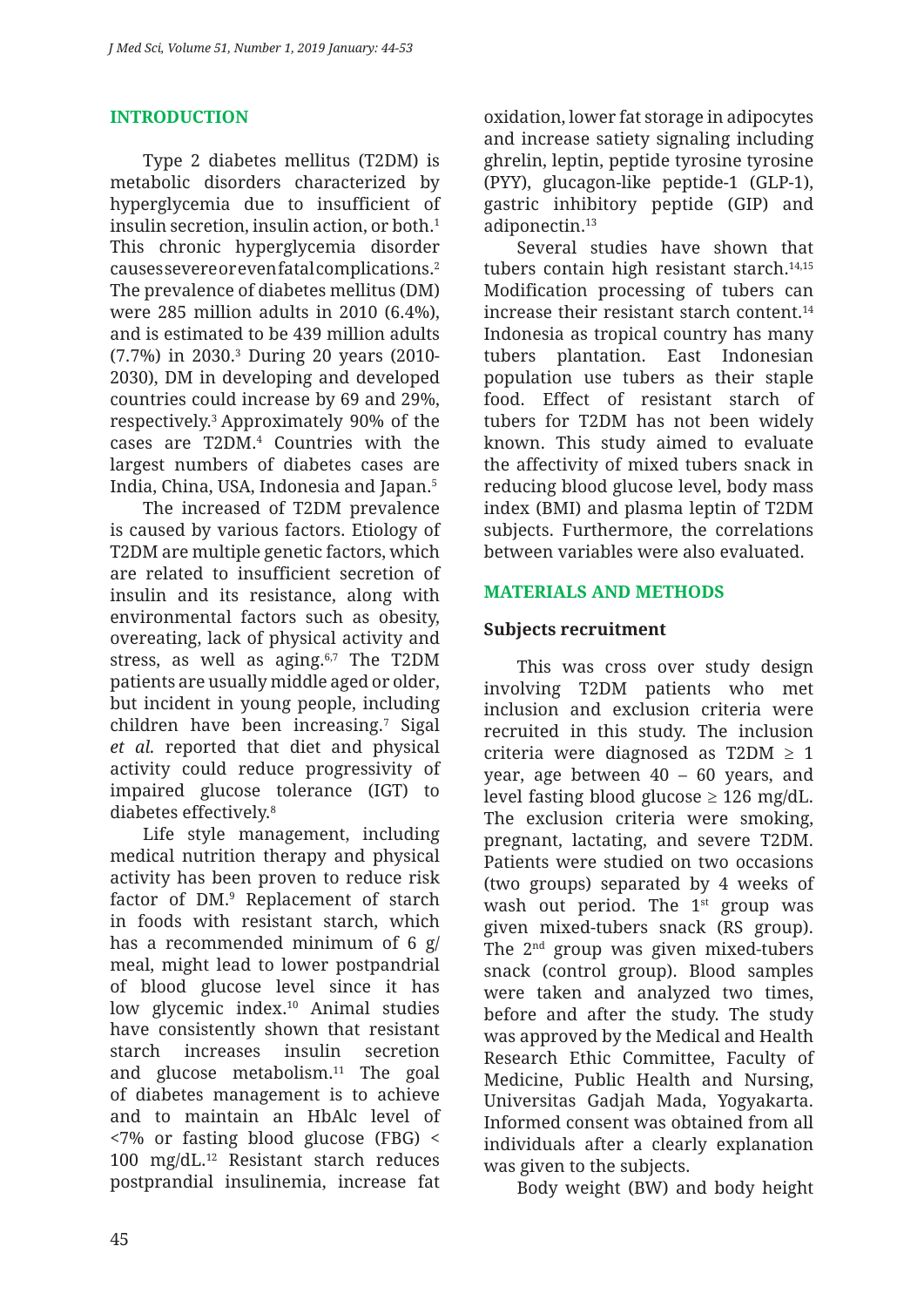(BH) were measured without shoes after taken fasting blood in the morning, and body mass index (BMI) was computed as weight in kg divided by height in meters squared  $(m^2)$ . Visceral fat was measured by Bioelectrical Impedance Analysis (BIA). Fasting venous blood (10 mL) was taken out of each subject after 12 h fast and immediately divided into 3 labeled EDTA containing tubes. The tubes were centrifuged for 15 min at 2500-3000×g. The plasma od each sample was separated and immediately kept at

−20°C until analysis. Plasma glucose was determined immediately after centrifugation.

### **Snack**

Snack which given to subject was made by mixed tubers which is easily found in Indonesia. Indonesian people tend to enjoy eating crackers as snack, so in this study, tubers mixed snack were given to T2DM subjects. The process to produce the snack were: 1). *Cucurbita moschata* and *Dioscorea esculenta*  L. were steamed until cooked then crushed well. 2). Steamed starch of *C. moschata*, *D. esculenta* L. and *Maranta arundinacea* were blended with tapioca and seasonings and put them in tube mold. 3). Steam the dough in tube mold until it was cooked. 4). Freeze the dough 24 h then cut and sun dried. 5). Fry the dry pieces in medium heat then spined. 6). The snack was ready to be consumed. The composition and total calories of the snack can be seen in TABLE 1. Total calories of one pack of snack was 75 kcal (16 g) and consumed twice daily in 4 weeks. Resistant starch in 32 g of snack is 4.25 g. Food record was used to monitor the subject's diet.

| Nutrition       | Weight (g) | Calories (kcal) |
|-----------------|------------|-----------------|
| Lipid           | 18.23      | 164.07          |
| Protein         | 3.02       | 12.08           |
| Carbohydrate    | 59.03      | 236.12          |
| Soluble fiber   | 4.81       | 9.62            |
| Unsoluble fiber | 14.91      | 29.82           |
| Total calories  |            | 451.71          |
|                 |            |                 |

#### TABLE 1. Composition and total calories of 100 g tubers snack

### **Glucose blood level**

Fasting glucose blood level was analyzed by enzymatic photometric GOD-FS glucose kit (DiaSys Diagnostic Systems). The procedure was performed according to the kit manual instructions.

### **Leptin**

Leptin was analyzed by ELISA kit Leptin (*human)(sandwich*) 96 *wells* DRG with catalog number EIA2395. The procedure was done in accordance with the manual instructions of leptin kit.

### **Calculations and statistical analyses**

Data were presented as mean ± standard deviation (SD). Statistical analyses were carried out using SPSS. The normal data were analyzed using paired t-test, whereas no normal data were analyzed using Wilcoxon test. The Pearson correlation coefficient was calculated to assess potential relationships. For this correlation, the change in percentage after hospital consumption was compared to the control. A p value < 0.05 was considered significant.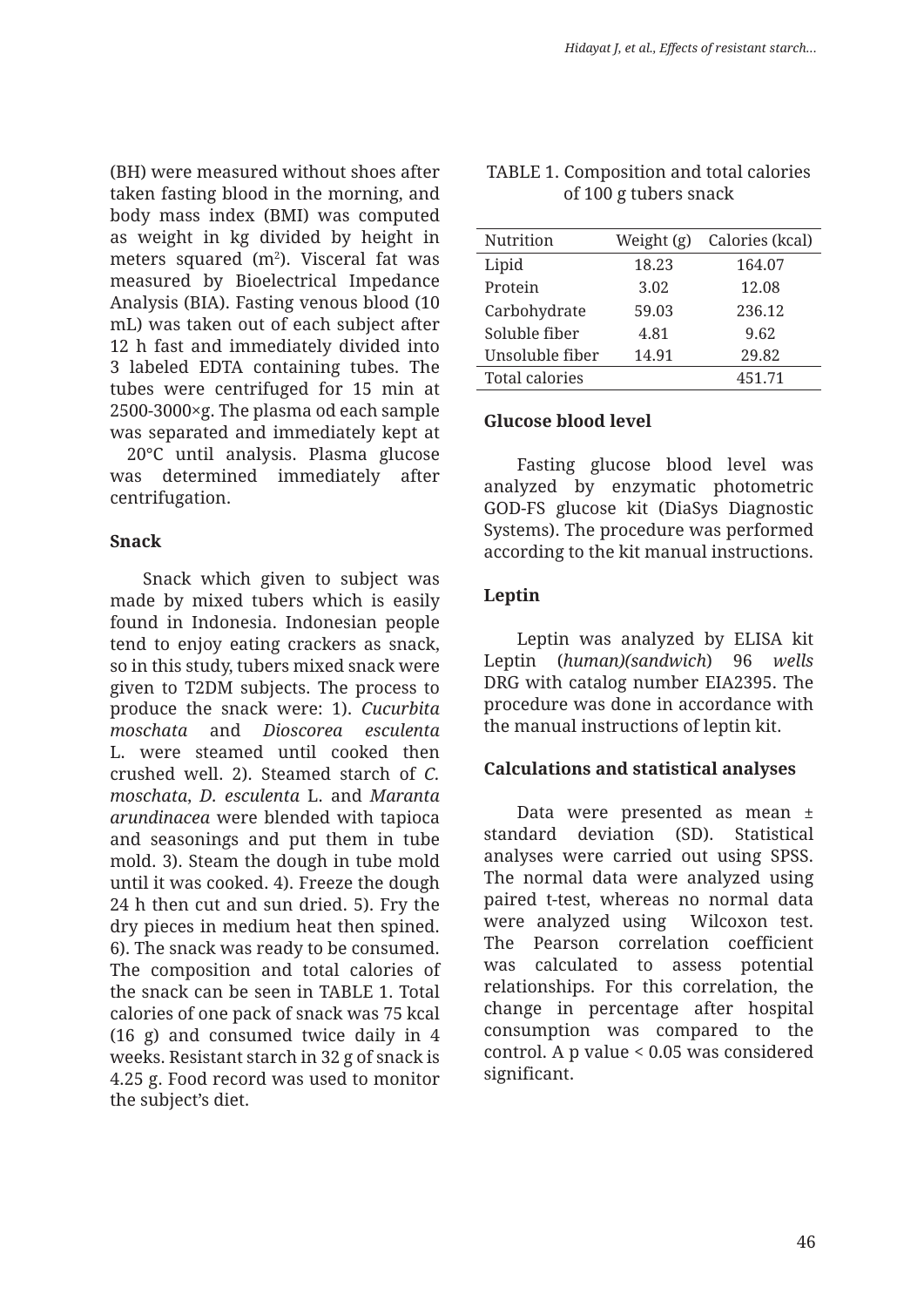#### **RESULTS**

### **Characteristic od subjects**

Subjects for this study were T2DM volunteers, consist of 7 male and 9 female. The mean of age was  $52.75 \pm 2.24$ years, with BMI of 28.23  $\pm$  3.39 kg/m<sup>2</sup> (TABLE 2). The visceral fat BMI and leptin of participants did not differ between the hospital and the control group at the start of the study, but the glucose levels of control group were higher than the RS group before treatment even though the study subjects were the same in both groups, after 4 weeks of washing.

| Variable              | $RS(n=16)$        | Control $(n=16)$  | р     |
|-----------------------|-------------------|-------------------|-------|
| BMI $(kg/m2)$         | $28.23 \pm 3.39$  | $28.37 \pm 2.89$  | 0.551 |
| Visceral fat (rating) | $11.97 \pm 0.31$  | $12.53 + 0.49$    | 0.163 |
| Leptin $(ng/mL)$      | $7.93 + 2.22$     | $8.08 \pm 1.99$   | 0.760 |
| Glucose $(mg/dL)$     | $152.38 \pm 1.29$ | $183.35 \pm 1.47$ | 0.007 |

### TABLE 2. Baseline participants characteristic

Noted: All body composition measurements were obtained after fasting for 12h between group differences determined by paired t test; Data presented as mean ± SD; RS: resistant starch

The TABLE 3 shows the after effect of consuming snack for 4 weeks. There

was no significant change in BMI from baseline in all RS groups.

TABLE 3. BMI, visceral fat, glucose and leptin level before and after treatment in resistant starch (RS) group.

| Variable                            | Before treatment  | After treatment   | $\Lambda$ mean $\pm$ SD | p     |
|-------------------------------------|-------------------|-------------------|-------------------------|-------|
| BMI (mean $\pm$ kg/m <sup>2</sup> ) | $28.32 \pm 3.69$  | $28.30 \pm 2.94$  | $0.02 \pm 0.75$         | 0.92  |
| $\bullet$ Male                      | $28.18 \pm 3.03$  | $28.12 \pm 2.52$  | $0.06 \pm 0.80$         | 0.86  |
| • Female                            | $28.27 \pm 3.84$  | $28.45 \pm 3.38$  | $-0.18 \pm 0.46$        | 0.70  |
| Visceral fat [mean±SD rating]       | $12.31 + 4.06$    | $13.06 \pm 4.06$  | $-0.75 \pm 1.29$        | 0.04  |
| $\bullet$ Male                      | $14.43 \pm 4.54$  | $15.14 \pm 3.93$  | $-0.71 \pm 1.11$        | 0.14  |
| $\bullet$ Female                    | $10.67 \pm 2.92$  | $11.44 \pm 3.54$  | $-0.78 \pm 1.48$        | 0.15  |
| • Glucose [mean $\pm$ mg/dL)        | $151.36 \pm 1.29$ | $147.91 \pm 1.51$ | $3.45 \pm 0.22$         | 0.30  |
| $\bullet$ Male                      | $137.59 \pm 1.27$ | $145.02 \pm 1.65$ | $0.95 \pm 1.49$         | 0.30  |
| $\bullet$ Female                    | $165.53 \pm 1.28$ | $147.91 + 1.42$   | $1.12 + 1.22$           | 0.13  |
| Leptin [mean $\pm$ SD mg/dL]        | $7.94 \pm 2.21$   | $6.71 \pm 2.16$   | $1.18 \pm 1.22$         | 0.00  |
| $\bullet$ Male                      | $4.11 \pm 1.45$   | $3.55 \pm 1.50$   | $0.06 \pm 1.22$         | 0.07  |
| • Female                            | $13.22 \pm 1.92$  | $11.05 \pm 1.81$  | $1.20 \pm 1.25$         | 0.045 |

Note: data presented as mean ± SD; all data measurements were obtained after fasting for 12h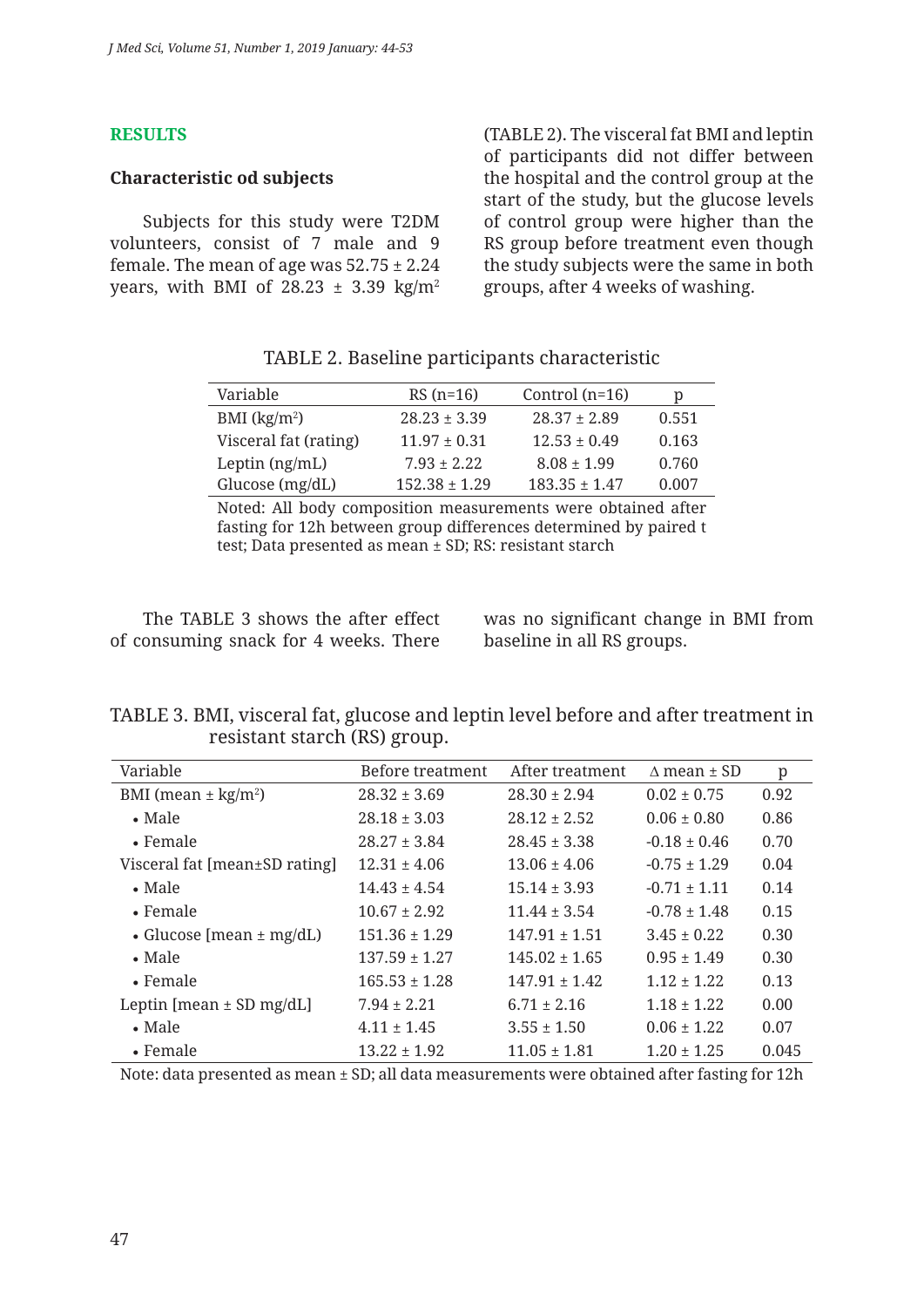Control groups without mixed tuber snacks treatment is show in TABLE 4. Compared to the BMI of control group at the end of treatment, BMI in RS groups was slightly lower, although it was not significantly different (p=0.86).

TABLE 4. BMI, visceral fat, glucose and leptin level before and after study in control group

| Variable                            | <b>Before</b><br>treatment | After<br>treatment | $\triangle$ mean $\pm$ SD | p    |
|-------------------------------------|----------------------------|--------------------|---------------------------|------|
| BMI (mean $\pm$ kg/m <sup>2</sup> ) | $28.37 \pm 2.89$           | $28.33 \pm 3.12$   | $0.04 \pm 0.75$           | 0.81 |
| $\bullet$ Male                      | $28.19 \pm 2.58$           | $28.19 \pm 2.56$   | $0.00 \pm 0.02$           | 0.40 |
| $\bullet$ Female                    | $28.51 \pm 3.26$           | $28.44 \pm 3.64$   | $0.07 \pm 0.73$           | 0.78 |
| Visceral fat [mean±SD rating]       | $13.00 \pm 5.54$           | $12.25 \pm 4.99$   | $0.75 \pm 1.29$           | 0.04 |
| $\bullet$ Male                      | $15.57 \pm 6.50$           | $14.71 \pm 5.62$   | $0.86 \pm 1.35$           | 0.14 |
| $\bullet$ Female                    | $11.00 \pm 3.94$           | $10.33 \pm 3.67$   | $0.67 \pm 1.32$           | 0.17 |
| Glucose [mean $\pm$ mg/dL)          | $183.35 \pm 1.47$          | $145.64 \pm 1.48$  | $1.26 \pm 1.35$           | 0.01 |
| $\bullet$ Male                      | $159.54 \pm 1.40$          | $146.46 \pm 1.53$  | $1.09 \pm 1.22$           | 0.30 |
| $\bullet$ Female                    | $203.65 \pm 1.49$          | $145.29 \pm 1.47$  | $1.40 \pm 1.39$           | 0.02 |
| Leptin [mean $\pm$ SD mg/dL]        | $8.10 \pm 1.99$            | $8.55 \pm 1.98$    | $0.95 \pm 1.43$           | 0.56 |
| $\bullet$ Male                      | $4.83 \pm 1.40$            | $5.13 \pm 1.28$    | $0.94 \pm 1.68$           | 0.77 |
| • Female                            | $12.05 \pm 1.86$           | $12.75 \pm 1.91$   | $0.95 \pm 1.23$           | 0.44 |

Note: data presented as mean ± SD; all data measurements were obtained after fasting for 12h

The BMI in the female of RS group (TABLE 5) was higher than control group but it was not also significantly different (p=0.97).

|  | TABLE 5. Comparison mean of BMI, visceral fat, |  |  |  |
|--|------------------------------------------------|--|--|--|
|  | glucose and leptin level between RS group      |  |  |  |
|  | and control group at the end of treatment      |  |  |  |

| Variable                            | $\land$ mean $\pm$ SD | р    |
|-------------------------------------|-----------------------|------|
| BMI (mean $\pm$ kg/m <sup>2</sup> ) | $-0.03 \pm 0.6$       | 0.86 |
| $\bullet$ Male                      | $-0.07 \pm 0.5$       | 0.72 |
| $\bullet$ Female                    | $0.01 \pm 0.69$       | 0.97 |
| Visceral fat [mean±SD rating]       | $0.81 + 1.87$         | 1.10 |
| $\bullet$ Male                      | $0.43 + 2.37$         | 0.65 |
| $\bullet$ Female                    | $1.11 + 1.45$         | 0.05 |
| Glucose [mean $\pm$ mg/dL)          | $1.01 \pm 1.41$       | 0.95 |
| $\bullet$ Male                      | $0.99 + 1.22$         | 0.90 |
| $\bullet$ Female                    | $1.02 \pm 1.56$       | 0.91 |
| Leptin [mean $\pm$ SD mg/dL]        | $0.78 \pm 1.58$       | 0.05 |
| $\bullet$ Male                      | $0.69 + 1.83$         | 0.16 |
| $\bullet$ Female                    | $0.87 \pm 1.37$       | 0.21 |

Note: data presented as mean ± SD; all data measurements were obtained after fasting for 12h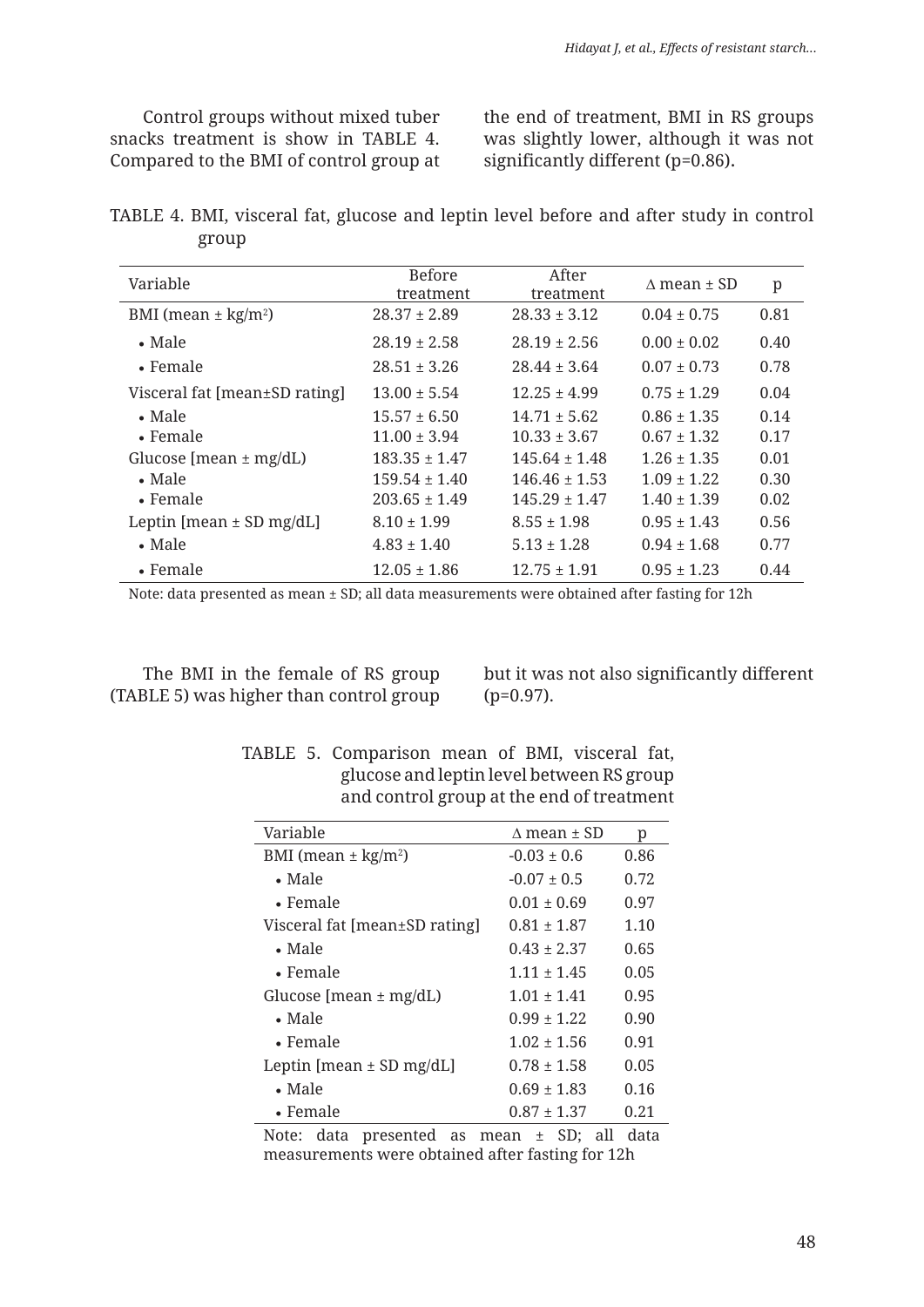#### **Visceral Fat**

Consuming mixed tubers snack for 4 weeks significantly changed the visceral fat in the RS (TABLE3) and control groups (TABLE 4), although there were no significantly different between the RS and control group at the end of the treatment (TABLE 5). A significantly increase of visceral fat occurred in the RS group (p=0.02) but decreased in the control group (p=0.03) after 4 week. The mean of female visceral fat between RS

and control groups at the end of study were significantly different (p=0.005) as shown in TABLE 5. At the end of the study, all of the visceral fat in the RS group increased as well as in both male and female groups, but the increase between genders was not significant (TABLE 3). Contrary to the RS group, in the control group, visceral fat decreased at the end of study, although it was not statistically significant except between female RS group and control group (TABLE 5).



FIGURE 1. Visceral fat values before (pre) and after 4 weeks treatment (post) in RS and control groups

#### **Glucose**

Changes from baseline to week 4 for the plasma glucose in RS group are shown in TABLE 3. The decreased of glucose was not significantly different (p=0.30) but it was significant in control group (p=0.01) as shown in TABLE 4. Notable decrease of glucose from baseline to week 4 occurred in female control group (p= 0.02) (TABLE 4). FIGURE 2 shows line chart of glucose mean in all group.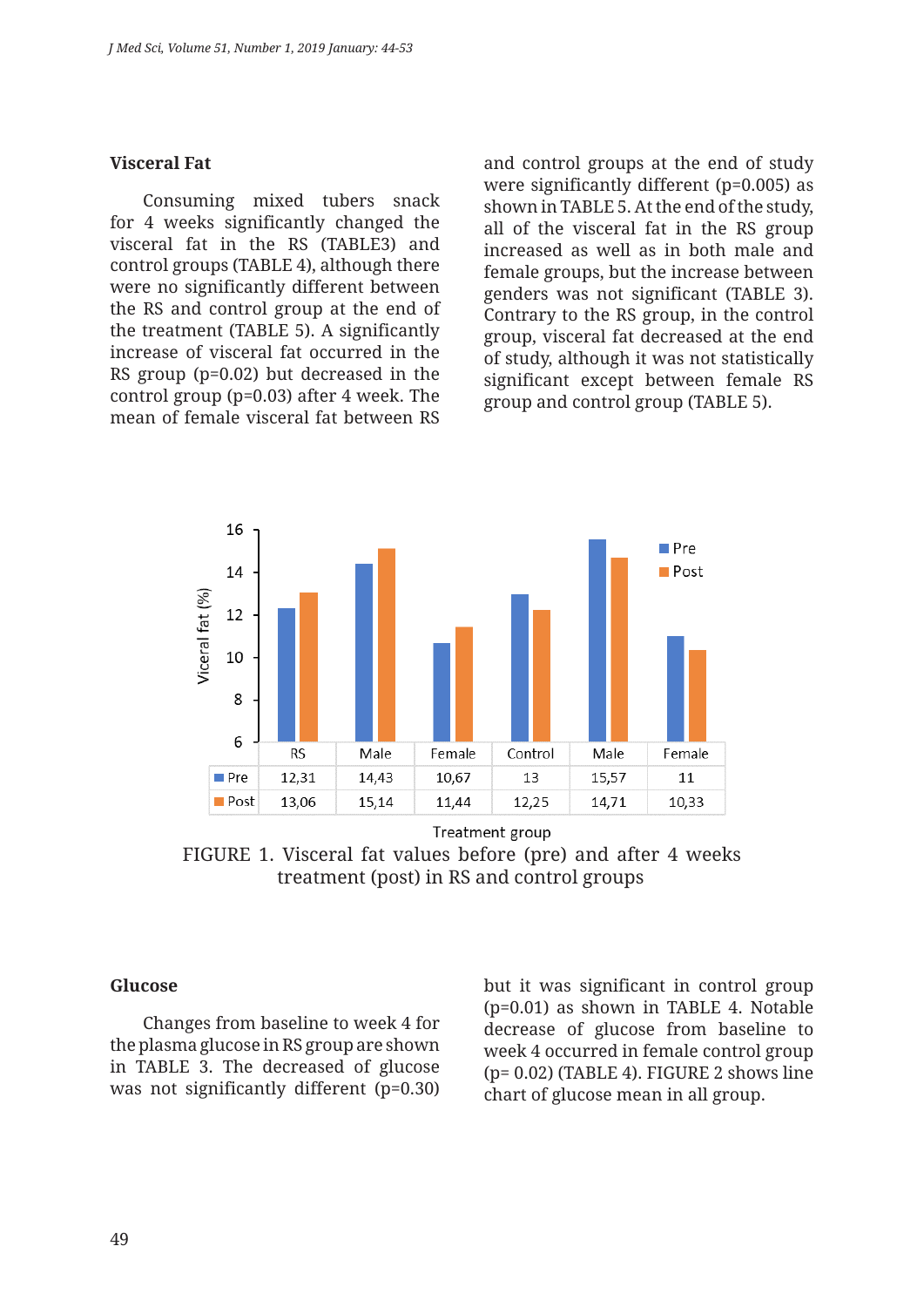

Treatment group

FIGURE 2. Mean of glucose level before (pre) and after 4 weeks treatment (post) in RS and control groups

### **Leptin**

Consuming mixed tuber snack for 4 weeks significantly decrease the leptin in all RS group as well as in both male and female RS groups (TABLE 3). The change in leptin level at the end of week 4 were considerably different between RS group and control group (p=0.05) as shown in TABLE 5. FIGURE 3 shows line chart of leptin mean in all group.



FIGURE 3. Mean of leptin before (pre) and after 4 weeks treatment (post) in RS and control groups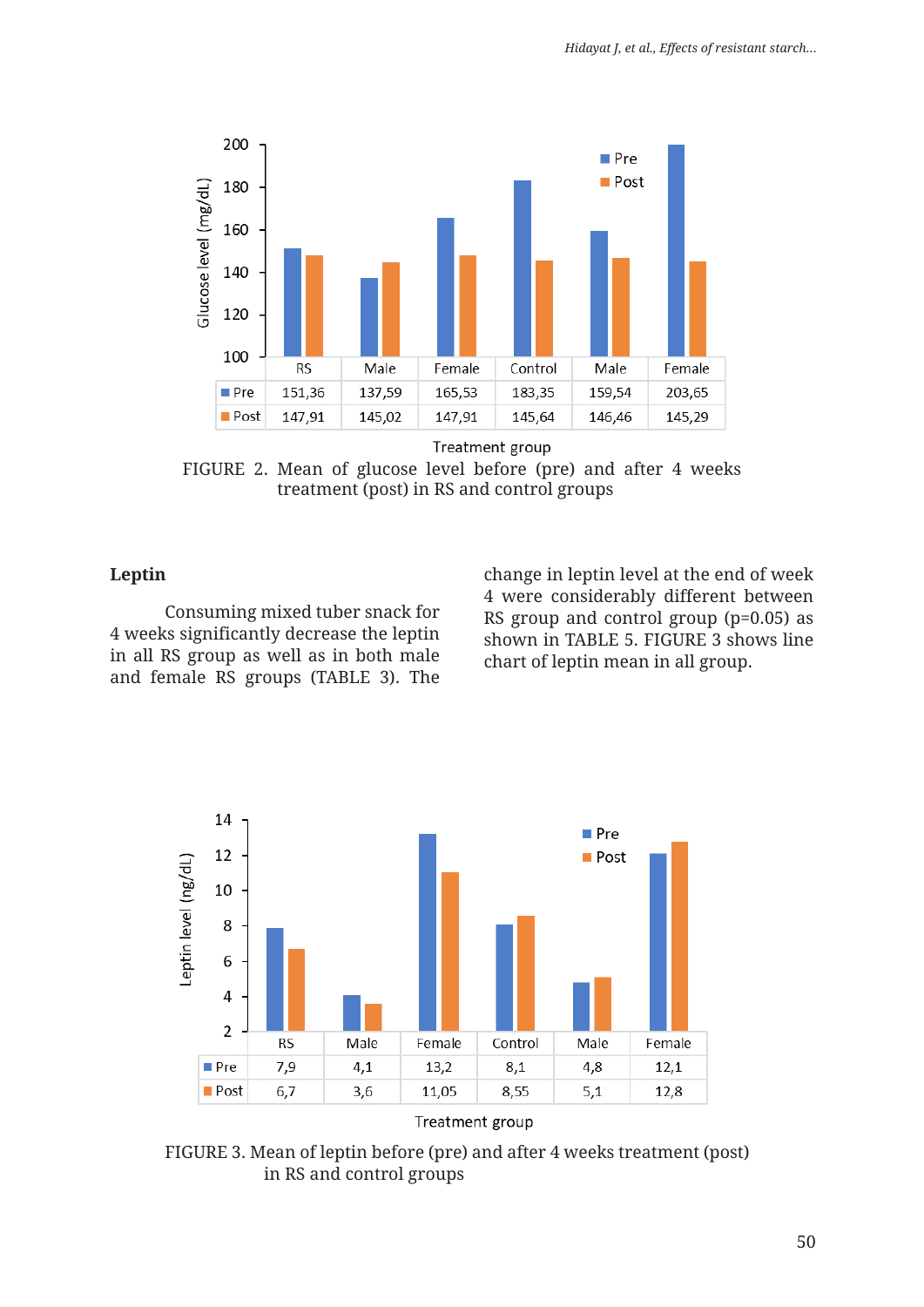## **Relationship between body mass index and visceral fat**

Pearson correlation between the mean of BMI and visceral fat was statistically significant in the beginning of study and at the end week 4 in all groups, both male and female. The mean of BMI has a pronounced strong correlation to the visceral fat at the end of study in RS group ( $r=0.79$ ;  $p = 0.000$ ) and control group ( $r = 0.746$ ;  $p = 0.001$ ). The correlation between BMI and visceral fat was stronger in male RS group (r= 0.92;  $p=0.003$ ) and female RS group ( $r=0.956$ ; p=0.000). There was no correlation between glucose and leptin.

## **DISCUSSION**

Blood glucose level decreased in all groups but significantly in control group in accordance with a decrease in plasma glucose in the female control group. Plasma glucose in female control group increased sharply after the wash out period and 4 weeks later, plasma glucose decreased close to the level after 4 weeks of treatment. We assumed that the wash out period made female subjects feel unrestricted to eat since there was not food any recording, but the BMI did not change significantly.

Hyperglycemia is the result of impaired potential hepatic glucose phosphorylation and muscle glucose transport. Resistant starch consumption can improve insulin sensitivity, recover hepatic glucose phosphorylation capacity, restore hepatic gluconeogenesis and increase muscle glucose transportation.16 The study showed there was a decrease in blood glucose level but it was still above normal glucose level. This may be due to a shorter 4-week treatment of bulb mixed snack foods compared to other RS studies. Without a change of habitual diet, exercise and the quantity of RS in tuber mixed snack, it is slightly below the recommended minimum level.

There was no significantly different in BMI in all groups at the end of the study. Similarly to some researchers, in this study, consuming 4 weeks of snack did not has effect on the BMI of T2DM patients. Due to their study, the feeding duration (4-12 weeks) of RS had no impact on the BMI.<sup>13</sup> Pearson correlation showed body mass index had strong correlation with visceral fat in all groups. Visceral fat increased considerably in RS groups, and decreased significantly in control groups. Resistant starch consumption shift hepatic fuel from lipid to carbohydrate utilization and improve insulin sensitivity.16 Increase of BW and the accumulation of visceral fat could occur from the improvement of insulin sensitivity.<sup>17</sup>

Plasma leptin significantly decreased in RS group in accordance with a significant decreased in plasma leptin in female RS group. Leptin is a hormone synthesized by adipocytes and its level in the blood is related to adipocyte size and body fat percentage.18 Resistant starch rendered adipocyte size smaller.13 Subcutaneous adipose tissue greatly express and secrete leptin, more so than visceral adipose tissue.19 Females have higher leptin levels than males, this may be due to hormonal differences and adipose distribution.20

## **CONCLUSION**

Consuming mixed tubers snack for 4 weeks could lower leptin levels and increase visceral fat significantly. Increasing the RS in the mixed tubers snack composition may improve glucose levels in T2DM patients.

### **ACKNOWLEDGEMENTS**

We would like to thanks all the parties who contribute to this study. We also would like to thank Ethics Commission of Medical and Health Research Faculty of Medicine, Public Health and Nursing,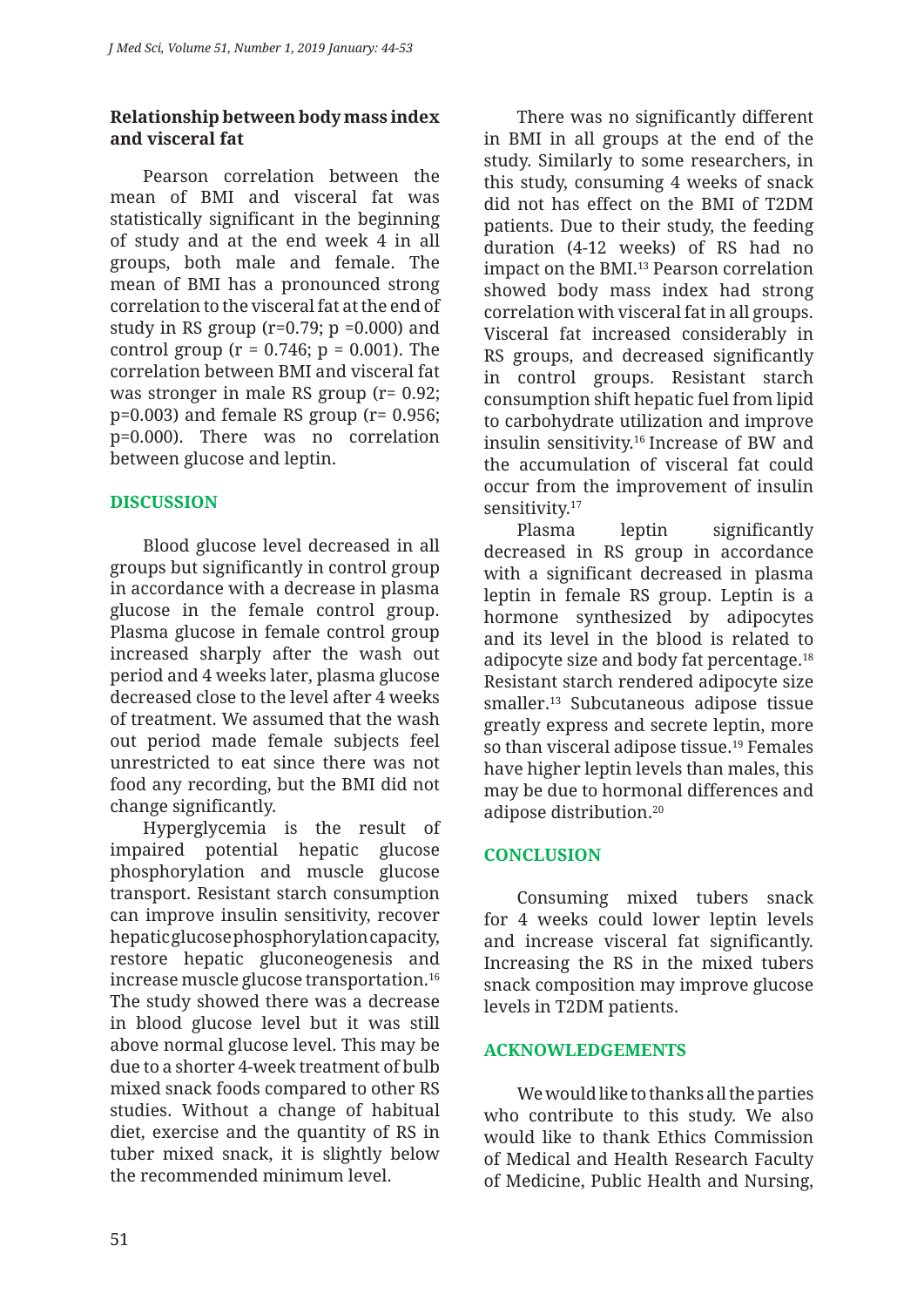Universitas Gadjah Mada, Yogyakarta for the permission of this study.

## **REFERENCES**

- 1. Anonym. Diagnosis and classification of diabetes mellitus. Diabetes Care 2010;31(suppl 1):62-9. http://dx.doi.org/10.2337/dc10-S062
- 2. Wang B, Chandrasekera PC, Pippin JJ. Leptin-and leptin receptor-deficient rodent models: relevance for human type 2 diabetes. Curr Diabetes Rev 2014;10(2):131-45. http://dx.doi.org/10.2174/157339981 0666140508121012
- 3. Shaw JE, Sicree RA, Zimmet PZ. Global estimates of the prevalence of diabetes for 2010 and 2030. Diabetes Res Clin Pract 2010;87(1):4-14. http://dx.doi.org/10.1016/j. diabres.2009.10.007
- 4. Angelopoulos T, Kokkinos A, Liaskos C, Tentolouris N, Alexiadou K, Miras AD, et al. The effect of slow spaced eating on hunger and satiety in overweight and obese patients with type 2 diabetes mellitus. BMJ Open Diab Res Care 2014;2(1):e000013 http://dx.doi.org/10.1136/ bmjdrc-2013-000013
- 5. Colagiuri S. Diabesity: therapeutic options. Diabetes Obes Metab 2010;12(6):463-73. http://dx.doi.org/10.1111/j.1463- 1326.2009.01182.x
- 6. Ozougwu JC, Obimba KC, Belonwu CD, Unakalamba CB. The pathogenesis and pathophysiology of type 1 and type 2 diabetes mellitus. J Physiol Pathophysiol2013;4(4):46-57. http://dx.doi.org/10.5897/ JPAP2013.0001
- 7. Seino Y, Nanjo K, Tajim N, Kadowaki T, Kashiwagi A, Araki E, et al. Report of the committee on the classification and diagnostic criteria of diabetes mellitus. J Diabetes Investig 2010;1(5):212-28.

http://dx.doi.org/doi: 10.1111/j.2040-

1124.2010.00074.x.

- 8. Sigal RJ, Kenny GP, Wasserman DH, Castaneda CS, White RD. Physical activity/exerise and tipe 2 diabetes: a consensus statement from the American Diabetes Association. Diabetes Care 2006;29(6):1433-8. http://dx.doi.org/10.2337/dc06-9910
- 9. Petznick A. Prevention of diabetes mellitus-related macrovascular disease. AOA Health Watch 2010;9-15.
- 10. Birt DF, Boylston T, Hendrich S, Jane JL, Hollis J, Li L, et al. Resistant starch: promise for improving human health. Adv Nutr 2013;4(6):587-601. http://dx.doi.org/10.3945/ an.113.004325
- 11. Bodinham CL, Smith L, Thomas EL, Bell JD, Swann JR, Costabile A, et al. Efficacy of increased resistant starch consumption in human type 2 diabetes. Endocr Connect2014;3(2):75-84.

http://dx.doi.org/10.1530/EC-14-0036

- 12. Widyahening IS, Soewondo P. Capacity for management of type 2 diabetes mellitus (T2DM) in primary health centers in Indonesia. J Indon Med Assoc 2012;62(11):439-43.
- 13. Higgins JA. Resistant starch and energy balance: impact on weight loss and maintaenance. Crit Rev Food Sci Nutr 2014;54(9):1158-66. http://dx.doi.org/10.1080/10408398.2 011.629352
- 14. Wulan SN, Saparianti E, Widjanarko SB, Kurnaeni N. Modifikasi pati sederhana dengan metode fisik, kimia, dan kombinasi fisik-kimia untuk menghasilkan tepung pramasak tinggi pati resisten yang dibuat dari jagung, kentang, dan ubi kayu. J Teknol Pertan 2006;7(1):1-9.
- 15. Afana FZ. Uji daya terima, kandungan serat pangan larut, dan pati resisten pada mie basah formulasi tepung gembili, tepung garut dan tepung terigu [Theses]. Yogyakarta: Universitas Gadjah Mada; 2014.
- 16. Polakof S, Díaz-Rubio ME, Dardevet